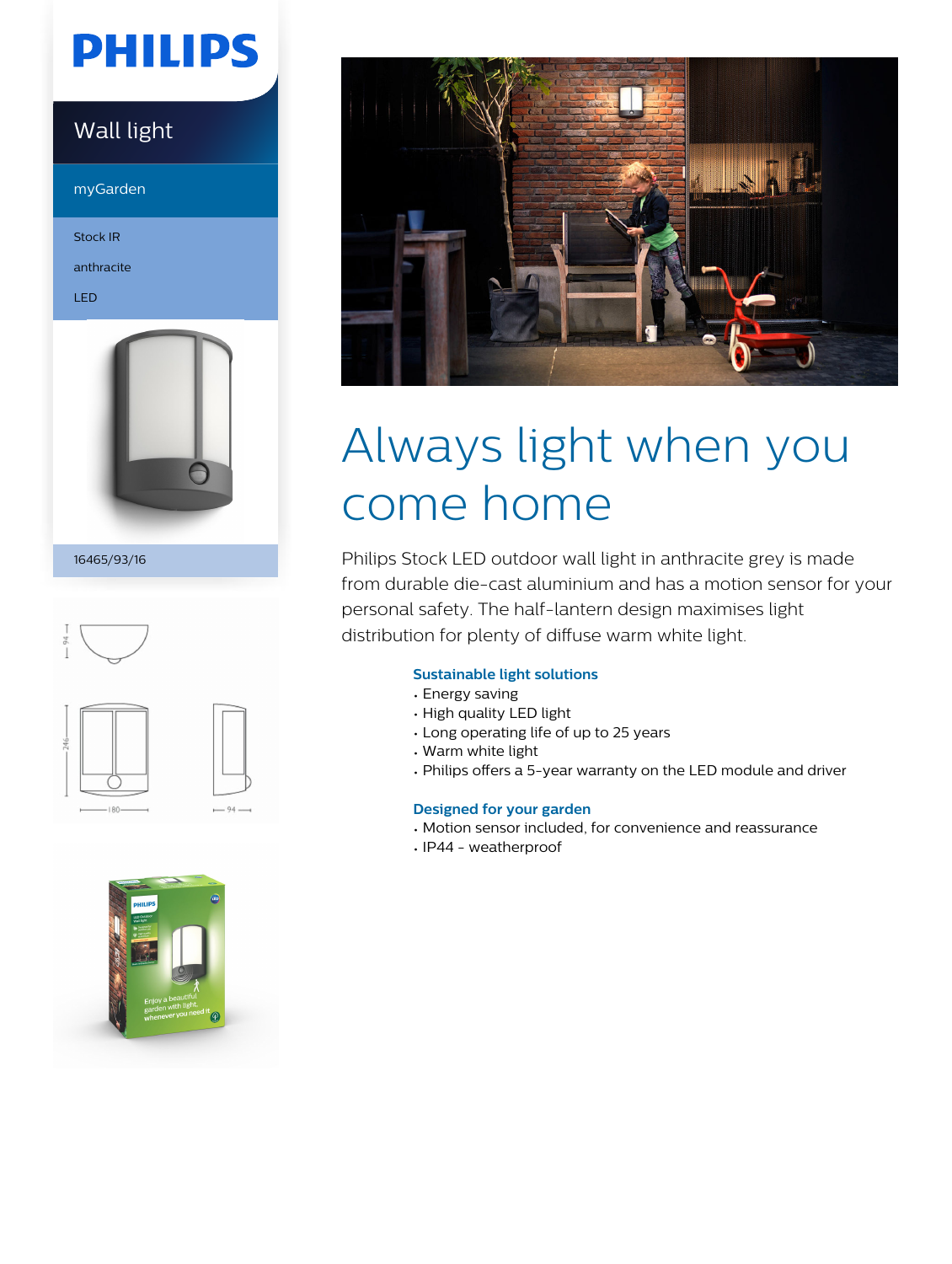## 16465/93/16

## **Highlights**

## **Energy saving**



This Philips energy-saving lamp conserves energy compared with traditional light sources, helping you to save money on your electricity bills and do your bit for the environment.

## **High quality LED light**



The LED technology integrated into this Philips lamp is a unique solution developed by Philips. It turns on instantly, enables an optimal light output and brings out vivid colours in your home.

## **Long operating life**



A light source you can trust. The LED bulb, delivered with this Philips LED lamp, will last up to 25,000 hours (which equals 25 years on the basis of an average use of 3 hours/day with at least of 13,000 on/off switching cycles). It feels so good to think that you won't have to worry about maintenance or light bulb replacement while having the perfect light ambience in your home.

## **Warm white light**



Light can have different colour temperatures, indicated in units called Kelvin (K). Lamps with a low Kelvin value produce a warm, more cosy light, while those with a higher Kelvin value produce a cool, more energising light. This Philips lamp offers warm white light for a cosy atmosphere.

## **5-year warranty on LED system**



On top of the standard 2-year warranty for this lamp, Philips offers a 5-year warranty on the LED system, meaning the LED module and the driver in this lamp.

## **Motion sensor included**



A motion sensor is included to welcome you when you return home or let you know when someone has arived. When the sensor detects movement, the lamp switches on automatically.